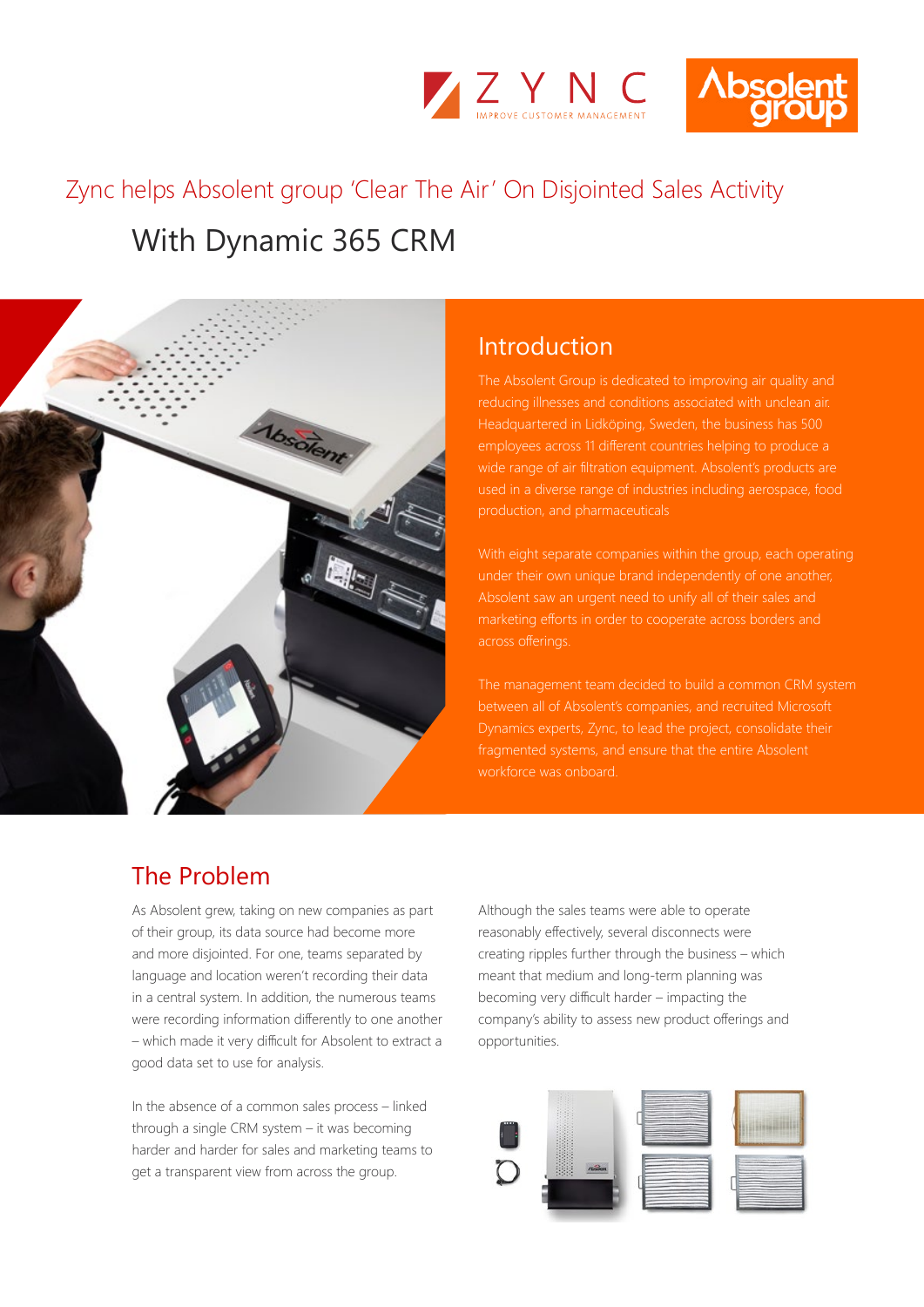*"Thanks to Zync and Microsoft Dynamics 365 Sales our salespeople are more organised and able to plan and improve customer insight. This makes following up on sales opportunities so much simpler – and means we now have a more streamlined pipeline across our different regions, segments, sectors, and brands."*

**WATTAN Mattias Nurman, CIO, Absolent Group** 

## The Solution

To begin with, Zync brought together all sales staff from across the Absolent group to better understand sales processes within each individual company. This not only helped Absolent solidify its goals as the CRM project was set in motion, it also helped Zync assess the challenges ahead.

Following this, the Zync team then set about analysing the system's requirements. Given Zync's knowledge and expertise, it was swiftly decided that the team would build and design Absolent's custom CRM using Microsoft Dynamics 365 Sales.

The new system would then be progressively rolled out across each Absolent company – beginning with the UK and then followed by the company's operations in the APAC region.

The biggest obstacle to the adoption of new systems across companies is often getting internal teams – those who will be using it – on side and using it in the same way. To make sure this happened, Zync sent a good deal of time ensuring that the staff training would be prioritised.

This meant communicating regularly throughout the build and roll out phases, consolidating all education materials, and training super users across Absolent to empower the teams to onboard themselves moving forward. Monthly tactical meetings were key to this part of the process.

The project began in April 2019 and system rollout is now complete.



## **The Microsoft Partner**

Founded in 2008 and based in Gothenburg, Sweden, Zync Customer Management is an award-winning Microsoft Dynamics CRM Partner of the Year and have implemented over 300 fully fledged CRM systems in just over ten years. This massive number of installations speaks to the company\s commitment to attracting, maintaining and retaining customers.

Zync focuses on using its well of knowledge and experience to provide customers with the best service in the industry. The team couples technical ability with the ethos that a CRM project is a business project – not just a software endeavour.

Although Zync works for customers in a variety of industries, the company understands the business impact of system rollouts and continual process improvements – and the need to adjust build schedules to support their client's goals.